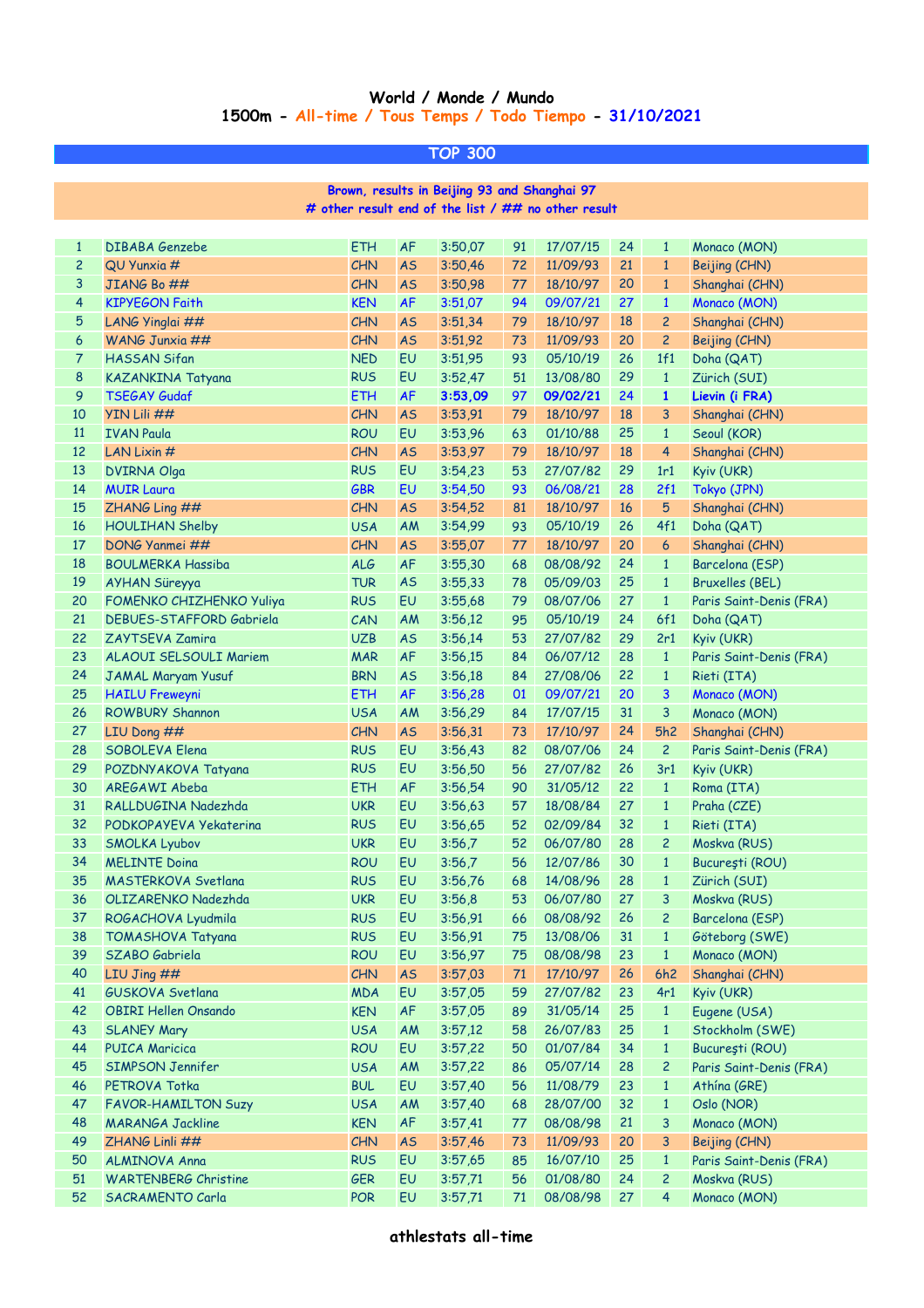| 53         | ZAKHAROVA Galina                              | <b>RUS</b>               | EU        | 3:57,72            | 56       | 14/09/84             | 28       | $\mathbf{1}$                   | Baku (AZE)                           |
|------------|-----------------------------------------------|--------------------------|-----------|--------------------|----------|----------------------|----------|--------------------------------|--------------------------------------|
| 54         |                                               | <b>RUS</b>               | EU        | 3:57,73            | 78       | 28/08/05             | 27       | $\overline{2}$                 | Rieti (ITA)                          |
|            | <b>EVDOKIMOVA Natalya</b>                     |                          |           |                    |          |                      |          |                                |                                      |
| 55         | <b>HOLMES Kelly</b>                           | <b>GBR</b>               | EU        | 3:57,90            | 70       | 28/08/04             | 34       | $\mathbf{1}$                   | Athína (GRE)                         |
| 56         | SAMOLENKO Tatyana                             | <b>UKR</b>               | EU        | 3:57,92            | 61       | 08/08/92             | 31       | $\overline{4}$                 | Barcelona (ESP)                      |
| 57         | <b>PURRIER ST. PIERRE Elinor</b>              | <b>USA</b>               | <b>AM</b> | 3:58,03            | 95       | 21/06/21             | 26       | $\mathbf{1}$                   | Eugene (USA)                         |
| 58         | <b>SEYAUM Dawit</b>                           | <b>ETH</b>               | AF        | 3:58,09            | 96       | 27/08/16             | 20       | 5                              | Paris Saint-Denis (FRA)              |
| 59         | <b>MUGO Naomi</b>                             | <b>KEN</b>               | <b>AF</b> | 3:58,12            | 77       | 08/08/98             | 21       | 5                              | Monaco (MON)                         |
| 60         | <b>BETINI Natalia</b>                         | <b>ROU</b>               | EU        | 3:58,2             | 52       | 13/07/79             | 27       | $\mathbf{1}$                   | București (ROU)                      |
| 61         | <b>WEYERMANN Anita</b>                        | SUI                      | EU        | 3:58,20            | 77       | 08/08/98             | 21       | $6\phantom{1}6$                | Monaco (MON)                         |
|            |                                               |                          |           |                    |          |                      |          |                                |                                      |
| 62         | <b>CHEBET Winny</b>                           | <b>KEN</b>               | <b>AF</b> | 3:58,20            | 90       | 05/10/19             | 29       | 7f1                            | Doha (QAT)                           |
| 63         | <b>ABEYLEGESSE Elvan</b>                      | <b>TUR</b>               | <b>AS</b> | 3:58,28            | 82       | 30/05/04             | 22       | $\mathbf{1}$                   | Moskva (RUS)                         |
| 64         | <b>SZEKELY Violeta</b>                        | <b>ROU</b>               | EU        | 3:58,29            | 65       | 18/08/00             | 35       | $\mathbf{1}$                   | Monaco (MON)                         |
| 65         | PROVIDOKHINA Tatyana                          | <b>RUS</b>               | EU        | 3:58,37            | 53       | 22/08/82             | 29       | $\mathbf{1}$                   | Podolsk (RUS)                        |
| 66         | <b>DULECHA Kutre</b>                          | <b>ETH</b>               | <b>AF</b> | 3:58,38            | 78       | 08/08/98             | 20       | $\overline{7}$                 | Monaco (MON)                         |
| 67         | <b>CIONCAN Maria</b>                          | <b>ROU</b>               | EU        | 3:58,39            | 77       | 28/08/04             | 27       | 3                              | Athina (GRE)                         |
| 68         | AGLETDINOVA Ravilya                           | <b>BLR</b>               | EU        | 3:58,40            | 60       | 18/08/85             | 25       | $\mathbf{1}$                   | Moskva (RUS)                         |
| 69         | <b>SILAI Ileana</b>                           | <b>ROU</b>               | EU        | 3:58,5             | 41       | 13/07/79             | 38       | $\overline{c}$                 | București (ROU)                      |
| 70         | WANG Renmei ##                                | <b>CHN</b>               | <b>AS</b> | 3:58,64            | 70       | 11/09/93             | 23       | $\overline{4}$                 | Beijing (CHN)                        |
|            |                                               |                          |           |                    |          |                      |          |                                |                                      |
| 71         | <b>DORIO</b> Gabriella                        | <b>ITA</b>               | EU        | 3:58,65            | 57       | 25/08/82             | 25       | $\overline{2}$                 | Tirrenia (ITA)                       |
| 72         | <b>ULLRICH Hildegard</b>                      | <b>GER</b>               | EU        | 3:58,67            | 59       | 05/09/87             | 28       | $\overline{c}$                 | Roma (ITA)                           |
| 73         | <b>KREMLYOVA Lyubov</b>                       | <b>RUS</b>               | EU        | 3:58,71            | 62       | 19/08/92             | 30       | $\mathbf{1}$                   | Zürich (SUI)                         |
| 74         | YAN Wei#                                      | <b>CHN</b>               | <b>AS</b> | 3:58,74            | 71       | 17/10/97             | 26       | 4h1                            | Shanghai (CHN)                       |
| 75         | <b>ULMASOVA Svetlana</b>                      | <b>UZB</b>               | <b>AS</b> | 3:58,76            | 53       | 22/08/82             | 29       | $\overline{c}$                 | Podolsk (RUS)                        |
| 76         | <b>BURKA Gelete</b>                           | <b>ETH</b>               | <b>AF</b> | 3:58,79            | 86       | 01/06/09             | 23       | $\mathbf{1}$                   | Hengelo (NED)                        |
| 77         | <b>HULL Jessica</b>                           | <b>AUS</b>               | OC        | 3:58,81            | 96       | 04/08/21             | 25       | 4sf1                           | Tokyo (JPN)                          |
| 78         | <b>ARAFI Rababe</b>                           | <b>MAR</b>               | <b>AF</b> | 3:58,84            | 91       | 16/06/19             | 28       | $\overline{4}$                 | Rabat (MAR)                          |
| 79         | O'SULLIVAN Sonia                              | <b>IRL</b>               | EU        |                    | 69       | 25/07/95             | 26       | $\mathbf{1}$                   |                                      |
|            |                                               |                          |           | 3:58,85            |          |                      |          |                                | Monaco (MON)                         |
| 80         | <b>SOROKINA Tamara</b>                        | <b>RUS</b>               | EU        | 3:58,89            | 50       | 26/07/81             | 31       | 1r1                            | Leningrad (RUS)                      |
| 81         | <b>KLOSTERHALFEN Konstanze</b>                | <b>GER</b>               | EU        | 3:58,92            | 97       | 27/08/17             | 20       | $\mathbf{1}$                   | Berlin (GER)                         |
|            |                                               |                          |           |                    |          |                      |          |                                |                                      |
| 82         | <b>WELTEJI Diribe</b>                         | <b>ETH</b>               | <b>AF</b> | 3:58,93            | 02       | 08/06/21             | 19       | $\overline{c}$                 | Hengelo (NED)                        |
| 83         | WANG Qingfen ##                               | <b>CHN</b>               | <b>AS</b> | 3:58,97            | 69       | 17/10/97             | 28       | 7h2                            | Shanghai (CHN)                       |
| 84         | ROMANOVA Giana                                | <b>RUS</b>               | EU        | 3:59,01            | 55       | 03/09/78             | 23       | $\mathbf{1}$                   | Praha (CZE)                          |
| 85         | <b>HALL Linden</b>                            | <b>AUS</b>               | OC        |                    | 91       | 06/08/21             | 30       | 6f1                            |                                      |
|            |                                               |                          |           | 3:59,01            |          |                      |          |                                | Tokyo (JPN)                          |
| 86         | <b>EMBAYE Axumawit</b>                        | <b>ETH</b>               | <b>AF</b> | 3:59,02            | 94       | 16/06/19             | 25       | $\sqrt{5}$                     | Rabat (MAR)                          |
| 87         | YORDANOVA Daniela                             | <b>BUL</b>               | EU        | 3:59,10            | 76       | 28/08/04             | 28       | 5                              | Athina (GRE)                         |
| 88         | <b>MERAH Nouriah</b>                          | <b>ALG</b>               | <b>AF</b> | 3:59,12            | 70       | 18/08/00             | 30       | 3                              | Monaco (MON)                         |
| 89         | <b>ARTYOMOVA Natalya</b>                      | <b>RUS</b>               | <b>EU</b> | 3:59,16            | 63       | 07/08/91             | 28       | $\mathbf{1}$                   | Zürich (SUI)                         |
| 90         | TANAKA Nozomi                                 | JPN AS                   |           | 3:59,19            |          |                      |          |                                | 99 04/08/21 22 5sf1 Tokyo (JPN)      |
| 91         | <b>CHOJECKA Lidia</b>                         | <b>POL</b>               | EU        | 3:59,22            | 77       | 28/07/00             | 23       | 2                              | Oslo (NOR)                           |
| 92         | <b>KIBIWOT Viola Jelagat</b>                  | <b>KEN</b>               | <b>AF</b> | 3:59,25            | 83       | 06/07/12             | 29       | $\overline{4}$                 | Paris Saint-Denis (FRA)              |
| 93         | KOSTETSKAYA Ekaterina                         | <b>RUS</b>               | EU        | 3:59,28            | 86       | 06/07/12             | 26       | $\mathbf{1}$                   | Cheboksary (RUS)                     |
| 94         | LIU Li#                                       | <b>CHN</b>               | <b>AS</b> | 3:59,34            | 71       | 11/09/93             | 22       | 5                              | Beijing (CHN)                        |
| 95         |                                               |                          |           |                    | 80       | 08/07/10             |          | $\overline{c}$                 | Lausanne (SUI)                       |
|            | <b>LAKOUAD Ibtissam</b>                       | <b>MAR</b>               | <b>AF</b> | 3:59,35            |          |                      | 30       |                                |                                      |
| 96         | PIERCE Anna                                   | <b>USA</b>               | AM        | 3:59,38            | 84       | 28/08/09             | 25       | $\overline{c}$                 | Zürich (SUI)                         |
| 97         | <b>MESHESHA Hirut</b>                         | <b>ETH</b>               | <b>AF</b> | 3:59,43            | 01       | 20/06/21             | 20       | $\overline{c}$                 | Chorzów (POL)                        |
| 98         | YEGOROVA Olga                                 | <b>RUS</b>               | EU        | 3:59,47            | 72       | 25/06/05             | 33       | $\mathbf{1}$                   | Kazan (RUS)                          |
| 99         | <b>SADO Besu</b>                              | <b>ETH</b>               | <b>AF</b> | 3:59,47            | 96       | 01/09/16             | 20       | $\boldsymbol{6}$               | Zürich (SUI)                         |
| 100        | SIPATOVA Yelena                               | <b>RUS</b>               | EU        | 3:59,48            | 55       | 22/08/82             | 27       | $\overline{4}$                 | Podolsk (RUS)                        |
| 101        | WANG Chunmei ##                               | <b>CHN</b>               | <b>AS</b> | 3:59,48            | 76       | 17/10/97             | 21       | 5h1                            | Shanghai (CHN)                       |
| 102        | <b>SHARMINA Ekaterina</b>                     | <b>RUS</b>               | EU        | 3:59,49            | 86       | 06/07/12             | 26       | $\overline{c}$                 | Cheboksary (RUS)                     |
| 103        | <b>DOBRISKEY Lisa</b>                         | <b>GBR</b>               | EU        | 3:59,50            | 83       | 28/08/09             | 26       | 3                              | Zürich (SUI)                         |
| 104        | RODRÍGUEZ Natalia                             | <b>ESP</b>               | EU        | 3:59,51            | 79       | 28/08/05             | 26       | $\overline{4}$                 | Rieti (ITA)                          |
| 105        | NANYONDO Winnie                               |                          |           |                    |          |                      | 26       |                                |                                      |
|            |                                               | <b>UGA</b>               | <b>AF</b> | 3:59,56            | 93       | 16/06/19             |          | 6                              | Rabat (MAR)                          |
| 106        | <b>WURTH-THOMAS Christin</b>                  | <b>USA</b>               | AM        | 3:59,59            | 80       | 16/07/10             | 30       | $\overline{c}$                 | Paris Saint-Denis (FRA)              |
| 107        | PODOSENOVA Svetlana                           | <b>RUS</b>               | EU        | 3:59,61            | 88       | 13/06/12             | 24       | 1r <sub>2</sub>                | Moskva (RUS)                         |
| 108        | <b>BUKIS Anna</b>                             | <b>POL</b>               | EU        | 3:59,67            | 53       | 29/07/81             | 28       | 3                              | <b>Budapest (HUN)</b>                |
| 109        | ZHANG Lirong ##                               | <b>CHN</b>               | <b>AS</b> | 3:59,70            | 73       | 11/09/93             | 20       | $\boldsymbol{6}$               | Beijing (CHN)                        |
| 110        | <b>GORELOVA Natalya</b>                       | <b>RUS</b>               | EU        | 3:59,70            | 73       | 20/07/01             | 28       | $\overline{c}$                 | Monaco (MON)                         |
| 111<br>112 | <b>ENNAOUI Sofia</b><br><b>NORRIS Josette</b> | <b>POL</b><br><b>USA</b> | EU<br>AM  | 3:59,70<br>3:59,72 | 95<br>95 | 06/09/20<br>18/07/21 | 25<br>26 | $\overline{c}$<br>$\mathbf{1}$ | Chorzów (POL)<br>Mission Viejo (USA) |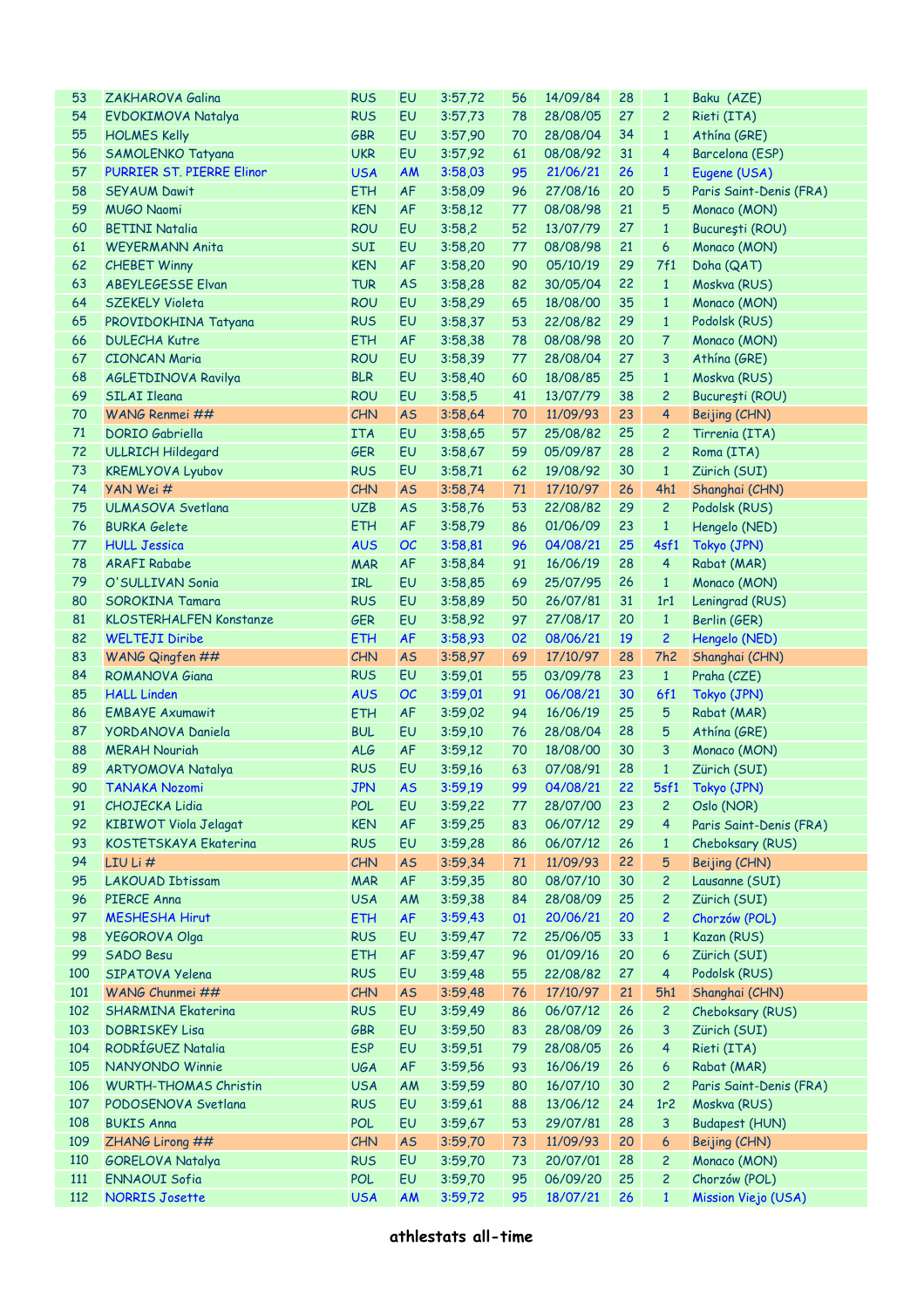| 113 | DEHIBA CHAHYD Hind        | <b>FRA</b> | EU              | 3:59.76            | 79 | 16/07/10       | 31 | 3                       | Paris Saint-Denis (FRA) |
|-----|---------------------------|------------|-----------------|--------------------|----|----------------|----|-------------------------|-------------------------|
| 114 | <b>KOSTER Maureen</b>     | <b>NED</b> | EU              | 3:59,79            | 92 | 17/07/15       | 23 | 6                       | Monaco (MON)            |
| 115 | <b>SMEKHNOVA Raisa</b>    | <b>BLR</b> | EU              | 3:59,8             | 50 | 28/06/76       | 26 | $\overline{c}$          | Podolsk (RUS)           |
| 116 | WANG Yuan ##              | <b>CHN</b> | <b>AS</b>       | 3:59,81            | 76 | 11/09/93       | 17 | 7                       | Beijing (CHN)           |
| 117 | TUROVA Alesya             | <b>BLR</b> | EU              | 3:59,89            | 79 | 16/08/02       | 23 | 3                       | Zürich (SUI)            |
| 118 | <b>BRUNS Ulrike</b>       | <b>GER</b> | EU              | 3:59.9             | 53 | 14/07/76       | 23 | $\mathbf{1}$            | Potsdam (GER)           |
| 119 | <b>LIEBICH Beate</b>      | <b>GER</b> | EU              | 3:59,9             | 58 | 05/07/80       | 22 | $\mathbf{1}$            | Potsdam (GER)           |
| 120 | ZAUBER Angelika           | <b>GER</b> | EU              | 3:59,90            | 58 | 09/08/81       | 23 | $\mathbf{1}$            | Jena (GER)              |
| 121 | <b>BÜRKI Cornelia</b>     | SUI        | EU              | 3:59,90            | 53 | 05/09/87       | 34 | $\overline{\mathbf{4}}$ | Roma (ITA)              |
| 122 | <b>SEMENYA Caster</b>     | <b>RSA</b> | <b>AF</b>       | 3:59,92            | 91 | 04/05/18       | 27 | $\mathbf{1}$            | Doha (QAT)              |
| 123 | ZADOROZHNAYA Yelena       | <b>RUS</b> | EU              | 3:59,94            | 77 | 16/08/02       | 25 | $\overline{\mathbf{4}}$ | Zürich (SUI)            |
| 124 | <b>TULLETT Hayley</b>     | <b>GBR</b> | EU              | 3:59,95            | 73 | 31/08/03       | 30 | 3                       | Paris Saint-Denis (FRA) |
| 125 | PIETERSE Zola             | <b>GBR</b> | EU              | 3:59,96            | 66 | 30/08/85       | 19 | 3                       | <b>Bruxelles (BEL)</b>  |
| 126 | JACOBS Regina S           | <b>USA</b> | AM              | 3:59,98            | 63 | 01/02/03       | 40 | $\mathbf{1}$            | Boston (i USA)          |
| 127 | <b>SCHWEIZER Karissa</b>  | <b>USA</b> | AM              | 4:00,02            | 96 | 21/07/20       | 24 | 1f2                     | Portland (USA)          |
| 128 | LISHCHYNSKA Iryna         | <b>UKR</b> | EU              | 4:00,04            | 76 | 03/07/06       | 30 | 3                       | Athína (GRE)            |
| 129 | <b>LU Yi ##</b>           | CHN        | <b>AS</b>       | 4:00,05            | 74 | 11/09/93       | 19 | 8                       | Beijing (CHN)           |
| 130 | <b>UCENY Morgan</b>       | <b>USA</b> | AM              | 4:00,06            | 85 | 16/09/11       | 26 | $\mathbf{1}$            | <b>Bruxelles (BEL)</b>  |
| 131 | <b>HAHMANN Andrea</b>     | <b>GER</b> | EU              | 4:00,07            | 66 | 22/08/87       | 21 | $\overline{c}$          | Potsdam (GER)           |
| 132 | ROZENBERG Yekaterina      | <b>RUS</b> | EU              | 4:00,07            | 80 | 15/08/03       | 23 | $\overline{c}$          | Zürich (SUI)            |
| 133 | <b>BELETE Mimi</b>        | <b>BRN</b> | <b>AS</b>       | 4:00,08            | 88 | 05/07/14       | 26 | $\overline{7}$          | Paris Saint-Denis (FRA) |
| 134 | <b>WEIGHTMAN Laura</b>    | <b>GBR</b> | EU              | 4:00,09            | 91 | 13/09/20       | 29 | $\overline{c}$          | Berlin (GER)            |
| 135 | POISTOGOVA Ekaterina      | <b>RUS</b> | EU              |                    | 91 | 17/06/12       | 21 | $\mathbf{1}$            |                         |
| 136 | <b>LOVIN Fita</b>         | <b>ROU</b> | EU              | 4:00,11<br>4:00,12 | 51 | 04/06/83       | 32 | $\mathbf{1}$            | Zhukovskiy (RUS)        |
|     | PÉREZ Marta               | <b>ESP</b> |                 |                    |    |                | 28 |                         | București (ROU)         |
| 137 |                           |            | EU              | 4:00,12            | 93 | 06/08/21       |    | 9f1                     | Tokyo (JPN)             |
| 138 | <b>LANGAT Nancy Jebet</b> | <b>KEN</b> | <b>AF</b>       | 4:00,13            | 81 | 08/07/10       | 29 | 3                       | Lausanne (SUI)          |
| 139 | <b>JAKUBCZAK Anna</b>     | <b>POL</b> | EU              | 4:00,15            | 73 | 28/08/04       | 31 | $\overline{7}$          | Athina (GRE)            |
| 140 | <b>MAGEEAN Ciara</b>      | <b>IRL</b> | EU              | 4:00,15            | 92 | 05/10/19       | 27 | 10f1                    | Doha (QAT)              |
| 141 | <b>ILYINYCH Valentina</b> | <b>RUS</b> | EU              | 4:00,18            | 56 | 03/09/78       | 22 | $\overline{4}$          | Praha (CZE)             |
| 142 | NIKITINA Irina            | <b>RUS</b> | EU              | 4:00,18            | 61 | 22/08/82       | 21 | 5                       | Podolsk (RUS)           |
| 143 | <b>WYSOCKI Ruth</b>       | <b>USA</b> | AM              | 4:00,18            | 57 | 24/06/84       | 27 | $\mathbf{1}$            | Los Angeles (USA)       |
| 144 | FERNÁNDEZ Nuria           | <b>ESP</b> | EU              | 4:00,20            | 76 | 01/08/10       | 34 | $\mathbf{1}$            | Barcelona (ESP)         |
| 145 | <b>BAIKAUSKAITE Laima</b> | LTU        | EU              | 4:00,24            | 56 | 01/10/88       | 32 | $\overline{c}$          | Seoul (KOR)             |
| 146 | <b>YUSHINA Alla</b>       | <b>RUS</b> | EU              | 4:00,26            | 58 | 26/07/81       | 23 | 3r1                     | Leningrad (RUS)         |
| 147 | <b>WILLIAMS Lynn</b>      | CAN        | AM              | 4:00,27            | 60 | 30/08/85       | 25 | $\overline{4}$          | <b>Bruxelles (BEL)</b>  |
| 148 | SHESTYEROVA Lyudmila      | <b>UKR</b> | EU              | 4:00,3             | 56 | 06/07/80       | 24 | $\overline{7}$          | Moskva (RUS)            |
| 149 | WANG Ai ##                | CHN        | <b>AS</b>       | 4:00,34            | 76 | 17/10/97       | 21 | 6h1                     | Shanghai (CHN)          |
|     | 150 POPESCU Liliana       | <b>ROU</b> | EU <sub>1</sub> | 4:00,35            |    | 82 24/05/08 26 |    |                         | 1 București (ROU)       |
| 151 | <b>HAILU Lemlem</b>       | <b>ETH</b> | <b>AF</b>       | 4:00,35            | 01 | 08/06/21       | 20 | 3                       | Hengelo (NED)           |
| 152 | MEDVEDYEVA Lyudmila       | <b>RUS</b> | EU              | 4:00,42            | 57 | 14/09/84       | 27 | 3                       | Baku (AZE)              |
| 153 | <b>McDONALD Sarah</b>     | <b>GBR</b> | EU              | 4:00,46            | 93 | 20/07/19       | 26 | 6                       | London (GBR)            |
| 154 | <b>BAHTA Meraf</b>        | <b>SWE</b> | EU              | 4:00,49            | 89 | 01/09/17       | 28 | 5                       | <b>Bruxelles (BEL)</b>  |
| 155 | <b>ESSAROKH Latifa</b>    | <b>FRA</b> | EU              | 4:00,50            | 73 | 11/07/06       | 33 | $\overline{c}$          | Lausanne (SUI)          |
| 156 | REEKIE Jemma S            | <b>GBR</b> | EU              | 4:00,52            | 98 | 08/02/20       | 22 | f1                      | New York (i USA)        |
| 157 | POPOVA Svetlana           | <b>UKR</b> | EU              | 4:00,53            | 59 | 27/07/82       | 23 | 6r1                     | Kyiv (UKR)              |
| 158 | <b>KHALEEVA Kristina</b>  | <b>RUS</b> | EU              | 4:00,53            | 87 | 13/06/12       | 25 | 4r <sub>2</sub>         | Moskva (RUS)            |
| 159 | <b>WAITZ</b> Grete        | <b>NOR</b> | EU              | 4:00,55            | 53 | 03/09/78       | 25 | 5                       | Praha (CZE)             |
| 160 | <b>CAHILL Christina</b>   | <b>GBR</b> | EU              | 4:00,57            | 57 | 06/07/84       | 27 | $\mathbf{1}$            | Gateshead (GBR)         |
| 161 | ZUÑIGA Mayte              | <b>ESP</b> | EU              | 4:00,59            | 64 | 08/08/92       | 28 | $\boldsymbol{6}$        | Barcelona (ESP)         |
| 162 | OUAZIZ Zahra              | <b>MAR</b> | AF              | 4:00,60            | 69 | 19/07/98       | 29 | $\mathbf{1}$            | Stuttgart (GER)         |
| 163 | RADU Maria                | <b>ROU</b> | EU              | 4:00,62            | 59 | 04/06/83       | 24 | $\overline{c}$          | București (ROU)         |
| 164 | <b>BOBOROVA Natalya</b>   | <b>RUS</b> | EU              | 4:00,62            | 59 | 20/07/84       | 25 | $\overline{c}$          | Moskva (RUS)            |
| 165 | McGEE Cory Ann            | <b>USA</b> | <b>AM</b>       | 4:00,67            | 92 | 21/06/21       | 29 | $\overline{c}$          | Eugene (USA)            |
| 166 | <b>WADE Kirsty</b>        | <b>GBR</b> | EU              | 4:00,73            | 62 | 26/07/87       | 25 | $\mathbf{1}$            | Gateshead (GBR)         |
| 167 | <b>OSIKA Shannon</b>      | <b>USA</b> | <b>AM</b>       | 4:00,73            | 93 | 09/05/21       | 28 | 3f1                     | Walnut (USA)            |
| 168 | PANTELEEVA Nataliya       | <b>RUS</b> | EU              | 4:00,81            | 83 | 15/06/06       | 23 | $\overline{c}$          | Tula (RUS)              |
| 169 | <b>ZBROZHEK Oksana</b>    | <b>RUS</b> | EU              | 4:00,86            | 78 | 26/07/09       | 31 | 3                       | Cheboksary (RUS)        |
| 170 | ROMANOVA Yelena           | <b>RUS</b> | EU              | 4:00,91            | 63 | 11/08/92       | 29 | $\mathbf{1}$            | Monaco (MON)            |
| 171 | <b>KETEMA Tigist</b>      | <b>ETH</b> | AF              | 4:00,91            | 98 | 08/06/21       | 23 | 4                       | Hengelo (NED)           |
| 172 | <b>JAMIESON Sarah</b>     | <b>AUS</b> | OC              | 4:00,93            | 75 | 25/07/06       | 31 | $\overline{c}$          | Stockholm (SWE)         |
|     |                           |            |                 |                    |    |                |    |                         |                         |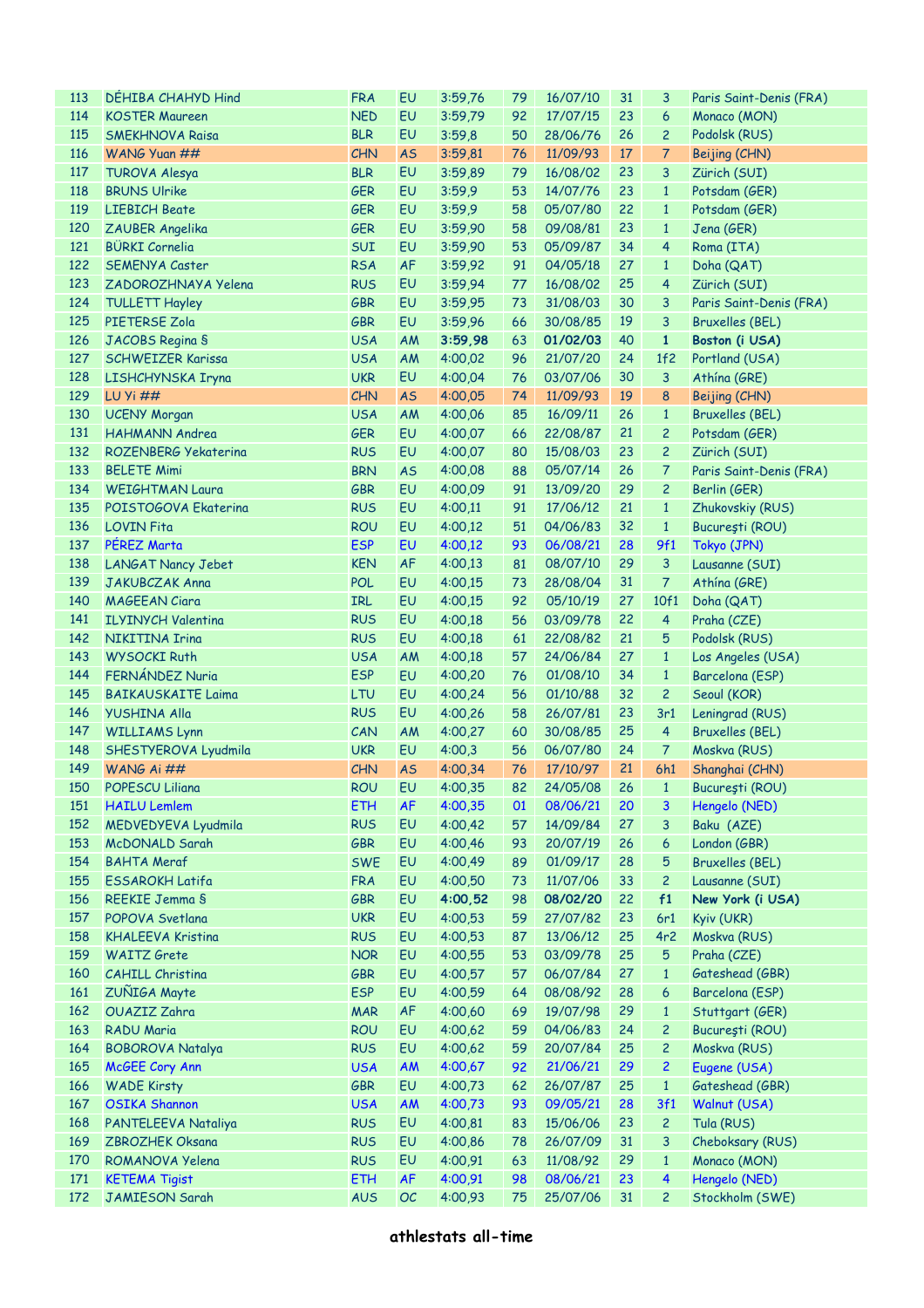| 173 | <b>MARTINEZ Brenda</b>         | <b>USA</b> | AM        | 4:00,94 | 87 | 19/07/13       | 26 | 3              | Monaco (MON)            |
|-----|--------------------------------|------------|-----------|---------|----|----------------|----|----------------|-------------------------|
| 174 | <b>GEZAHEGNE Kalkidan</b>      | <b>ETH</b> | <b>AF</b> | 4:00,97 | 91 | 29/05/11       | 20 | $\overline{c}$ | Hengelo (NED)           |
| 175 | <b>McCOLGAN Eilish</b>         | <b>GBR</b> | EU        | 4:00,97 | 90 | 16/06/19       | 29 | 9              | Rabat (MAR)             |
| 176 | JEPKOSGEI Nelly                | <b>KEN</b> | <b>AF</b> | 4:00,99 | 91 | 04/05/18       | 27 | $\overline{c}$ | Doha (QAT)              |
| 177 | <b>KITOVA Svetlana</b>         | <b>RUS</b> | EU        | 4:01.02 | 60 | 02/08/88       | 28 | $\overline{c}$ | Kyiv (UKR)              |
| 178 | SCHLACHTENHAUFEN Helen         | <b>USA</b> | <b>AM</b> | 4:01,09 | 95 | 04/07/21       | 26 | 3              | Stockholm (SWE)         |
| 179 | <b>GASSER Sandra</b>           | SUI        | EU        | 4:01,10 | 62 | 04/07/87       | 25 | $\mathbf{1}$   | Oslo (NOR)              |
| 180 | <b>CLITHEROE Helen</b>         | <b>GBR</b> | EU        | 4:01,10 | 74 | 19/07/02       | 28 | 3              | Monaco (MON)            |
| 181 | <b>MISHCHENKO Anna</b>         | <b>UKR</b> | EU        | 4:01,16 | 83 | 06/07/12       | 29 | 6              | Paris Saint-Denis (FRA) |
| 182 | FÉLIX Fanjanteino              | <b>FRA</b> | EU        | 4:01,17 | 80 | 16/07/10       | 30 | 5              | Paris Saint-Denis (FRA) |
| 183 | <b>BULUT Gamze</b>             | <b>TUR</b> | <b>AS</b> | 4:01,18 | 92 | 08/08/12       | 20 | 2sf2           | London (GBR)            |
| 184 | <b>MURRAY Yvonne</b>           | <b>GBR</b> | EU        | 4:01,20 | 64 | 04/07/87       | 23 | $\overline{c}$ | Oslo (NOR)              |
| 185 | <b>KIREYEVA Galina</b>         | <b>RUS</b> | EU        | 4:01,22 | 56 | 27/07/82       | 26 | 8r1            | Kyiv (UKR)              |
| 186 | <b>MÄKI Kristiina</b>          | <b>CZE</b> | EU        | 4:01,23 | 91 | 04/08/21       | 30 | 7sf1           | Tokyo (JPN)             |
| 187 | <b>VARGA Judit</b>             | <b>HUN</b> | EU        | 4:01,26 | 76 | 16/08/02       | 26 | 6              | Zürich (SUI)            |
| 188 | <b>CHERONO Mercy</b>           | <b>KEN</b> | AF        | 4:01,26 | 91 | 30/05/15       | 24 | $\overline{c}$ | Eugene (USA)            |
| 189 | <b>GHEZIELLE Bouchra</b>       | <b>FRA</b> | EU        | 4:01,28 | 79 | 09/09/05       | 26 | 4              | Monaco (MON)            |
| 190 | <b>SAMITOVA Gulnara</b>        | <b>RUS</b> | EU        | 4:01,29 | 78 | 01/08/04       | 26 | $\mathbf{1}$   | Tula (RUS)              |
| 191 | <b>BOBOCEA Claudia Mihaela</b> | <b>ROU</b> | EU        | 4:01,31 | 92 | 06/09/20       | 28 | 3              | Chorzów (POL)           |
| 192 | <b>HILALI Siham</b>            | <b>MAR</b> | <b>AF</b> | 4:01,33 | 86 | 29/05/11       | 25 | 3              | Hengelo (NED)           |
| 193 | <b>GRACE Kate</b>              | <b>USA</b> |           |         | 88 | 12/09/21       | 31 | $\mathbf{1}$   |                         |
|     |                                |            | <b>AM</b> | 4:01,33 |    | 05/07/96       |    |                | Berlin (GER)            |
| 194 | <b>CROWLEY Margaret</b>        | <b>AUS</b> | OC        | 4:01,34 | 67 |                | 29 | 3              | Oslo (NOR)              |
| 195 | <b>BRAGINA Lyudmila</b>        | <b>RUS</b> | EU        | 4:01,38 | 43 | 09/09/72       | 29 | $\mathbf{1}$   | München (GER)           |
| 196 | McCOLGAN Elizabeth             | <b>GBR</b> | EU        | 4:01,38 | 64 | 04/07/87       | 23 | 3              | Oslo (NOR)              |
| 197 | <b>HOFFMEISTER Gunhild</b>     | <b>GER</b> | EU        | 4:01,4  | 44 | 14/07/76       | 32 | $\overline{c}$ | Potsdam (GER)           |
| 198 | <b>ALEMU Habitam</b>           | <b>ETH</b> | <b>AF</b> | 4:01,41 | 97 | 04/05/18       | 21 | 3              | Doha (QAT)              |
| 199 | da FONSECA-WOLLHEIM Kristina   | <b>GER</b> | EU        | 4:01,42 | 72 | 14/07/98       | 26 | 8              | Roma (ITA)              |
| 200 | NELYUBOVA Olga                 | <b>RUS</b> | EU        | 4:01,42 | 64 | 08/08/98       | 34 | 9              | Monaco (MON)            |
| 201 | SHCHAGINA Anna                 | <b>RUS</b> | EU        | 4:01,46 | 91 | 17/07/15       | 24 | 8              | Monaco (MON)            |
| 202 | <b>WAMI</b> Genetesh           | <b>ETH</b> | <b>AF</b> | 4:01,47 | 74 | 19/07/98       | 24 | $\overline{c}$ | Stuttgart (GER)         |
| 203 | <b>ANDERSON Gabrielle</b>      | <b>USA</b> | AM        | 4:01,48 | 86 | 19/07/13       | 27 | 5              | Monaco (MON)            |
| 204 | <b>MUTOLA Maria</b>            | <b>MOZ</b> | <b>AF</b> | 4:01,50 | 72 | 12/07/02       | 30 | $\mathbf{1}$   | Roma (ITA)              |
| 205 | <b>HILTZ Nikki</b>             | <b>USA</b> | AM        | 4:01,52 | 94 | 03/10/19       | 25 | 7sf2           | Doha (QAT)              |
| 206 | <b>BENNING Christine</b>       | <b>GBR</b> | EU        | 4:01.53 | 55 | 15/08/79       | 24 | 3              | Zürich (SUI)            |
| 207 | <b>KRAUS Brigitte</b>          | <b>GER</b> | EU        | 4:01.54 | 56 | 01/07/78       | 22 | $\mathbf{1}$   | Dortmund (GER)          |
| 208 | <b>SUM Eunice Jepkoech</b>     | <b>KEN</b> | <b>AF</b> | 4:01,54 | 88 | 31/05/14       | 26 | 6              | Eugene (USA)            |
| 209 | ESPINOZA Angela                | CAN        | AM        | 4:01,61 | 63 | 03/09/94       | 31 | $\mathbf{1}$   | Paris (FRA)             |
|     | 210 CICHOCKA Angelika          | <b>POL</b> | <b>EU</b> | 4:01,61 |    | 88 01/07/17 29 |    | $4 -$          | Paris (FRA)             |
| 211 | <b>KOBA Tamara</b>             | <b>UKR</b> | EU        | 4:01,66 | 57 | 26/07/81       | 24 | 5r1            | Leningrad (RUS)         |
| 212 | ZARIPOVA Yuliya                | <b>RUS</b> | EU        | 4:01,70 | 86 | 05/07/12       | 26 | 2h2            | Cheboksary (RUS)        |
| 213 | LI Ying $##$                   | CHN        | <b>AS</b> | 4:01,71 | 75 | 10/09/93       | 18 | 4h2            | Beijing (CHN)           |
| 214 | <b>TOBIAS Nataliya</b>         | <b>UKR</b> | EU        | 4:01,78 | 80 | 23/08/08       | 28 | 3              | Beijing (CHN)           |
| 215 | SAMUEL Alemaz                  | <b>ETH</b> | AF        | 4:01,78 | 99 | 04/05/18       | 19 | 5              | Doha (QAT)              |
| 216 | <b>RICHBURG Diana</b>          | <b>USA</b> | AM        | 4:01,79 | 63 | 05/09/87       | 24 | 7              | Roma (ITA)              |
| 217 | <b>PAVEY Joanne</b>            | <b>GBR</b> | EU        | 4:01,79 | 73 | 13/09/03       | 30 | 4              | Monaco (MON)            |
| 218 | <b>COURTNEY-BRYANT Melissa</b> | <b>GBR</b> | EU        | 4:01,81 | 93 | 23/08/20       | 25 | 3              | Stockholm (SWE)         |
| 219 | <b>KUBESOVA Ivana</b>          | CZE        | EU        | 4:01,84 | 62 | 11/08/86       | 24 | 7              | <b>Budapest (HUN)</b>   |
| 220 | <b>GRAHAM Yvonne</b>           | <b>JAM</b> | AM        | 4:01,84 | 65 | 25/07/95       | 30 | $\overline{c}$ | Monaco (MON)            |
| 221 | <b>TEFERI Senbere</b>          | <b>ETH</b> | AF        | 4:01,86 | 95 | 15/05/15       | 20 | 3              | Doha (QAT)              |
| 222 | <b>ENGLAND Hannah</b>          | <b>GBR</b> | EU        | 4:01,89 | 87 | 22/07/11       | 24 | 3              | Barcelona (ESP)         |
| 223 | RYDZ Malgorzata                | <b>POL</b> | EU        | 4:01,91 | 67 | 08/08/92       | 25 | 7              | Barcelona (ESP)         |
| 224 | <b>BABCOCK Courtney</b>        | CAN        | AM        | 4:01,99 | 72 | 05/09/03       | 31 | 7              | <b>Bruxelles (BEL)</b>  |
| 225 | <b>DEFAR Meseret</b>           | <b>ETH</b> | AF        | 4:02,00 | 83 | 12/06/10       | 27 | 2              | New York (USA)          |
| 226 | <b>CHEPKOECH Beatrice S</b>    | <b>KEN</b> | AF        | 4:02,09 | 91 | 04/02/20       | 29 | $\mathbf{1}$   | Düsseldorf (i GER)      |
| 227 | <b>MACLEAN Heather</b>         | <b>USA</b> | <b>AM</b> | 4:02,09 | 95 | 21/06/21       | 26 | 3              | Eugene (USA)            |
| 228 | KALNITSKAYA Lyudmila           | <b>RUS</b> | EU        | 4:02,1  | 53 | 13/08/78       | 25 | $\mathbf{1}$   | Podolsk (RUS)           |
| 229 | <b>CHURBANOVA Olga</b>         | <b>RUS</b> | EU        | 4:02,10 | 65 | 21/08/94       | 29 | 3              | Köln (GER)              |
| 230 | <b>ASSEFA Meskerem</b>         | <b>ETH</b> | AF        | 4:02,12 | 85 | 26/05/11       | 26 | $\overline{c}$ | Roma (ITA)              |
| 231 | <b>STAFFORD Lucia</b>          | CAN        | <b>AM</b> | 4:02,12 | 98 | 04/08/21       | 23 | 6sf2           | Tokyo (JPN)             |
| 232 | <b>BORISOVA Lyudmila</b>       | <b>RUS</b> | EU        | 4:02,13 | 66 | 04/07/96       | 30 | $\overline{c}$ | Sankt-Peterburg (RUS)   |
|     |                                |            |           |         |    |                |    |                |                         |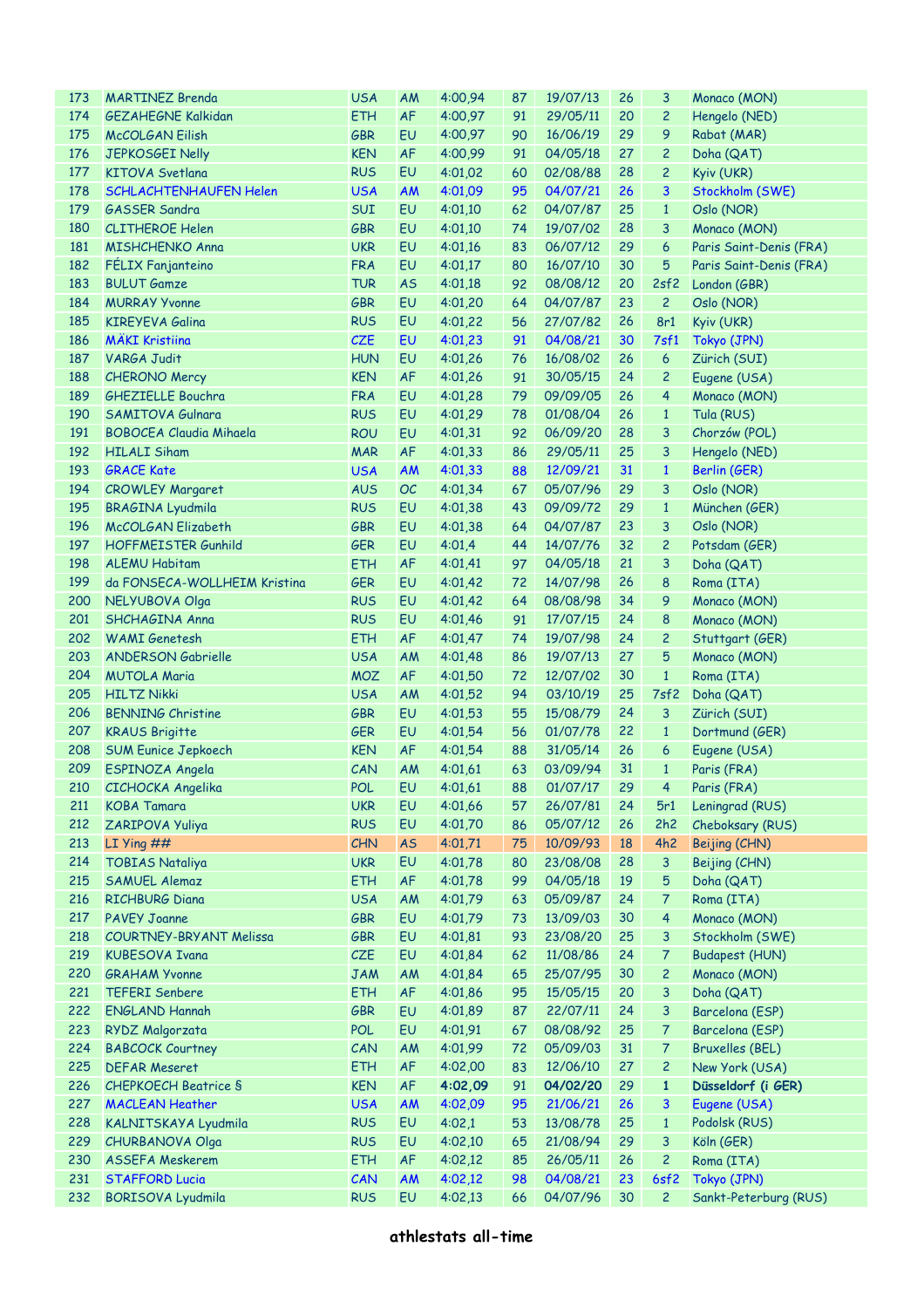| 233 | <b>ROMAN Sonja</b>               | <b>SLO</b> | EU        | 4:02,13    | 79 | 10/07/09    | 30 | 4                       | Roma (ITA)             |
|-----|----------------------------------|------------|-----------|------------|----|-------------|----|-------------------------|------------------------|
| 234 | <b>MEYER Elana</b>               | <b>RSA</b> | <b>AF</b> | 4:02,15    | 66 | 21/03/92    | 26 | $\mathbf{1}$            | Cape Town (RSA)        |
| 235 | <b>BEKELE Alemitu</b>            | <b>TUR</b> | <b>AS</b> | 4:02,2     | 77 | 29/06/10    | 33 | $\mathbf{1}$            | Izmir (TUR)            |
| 236 | <b>MÅKESTAD BOVIM Ingvill</b>    | <b>NOR</b> | EU        | 4:02,20    | 81 | 29/08/10    | 29 | 5                       | Rieti (ITA)            |
| 237 | <b>KANALES Elena</b>             | <b>RUS</b> | EU        | 4:02,23    | 76 | 15/06/06    | 30 | $\overline{4}$          | Tula (RUS)             |
| 238 | <b>DUMBRAVEAN Corina</b>         | <b>ROU</b> | EU        | 4:02,24    | 84 | 13/08/06    | 22 | 6                       | Göteborg (SWE)         |
| 239 | <b>VOLODINA Lidia</b>            | <b>RUS</b> | EU        | 4:02,25    | 53 | 24/06/84    | 31 | 8                       | Kyiv (UKR)             |
| 240 | <b>KRUMINS Susan</b>             | <b>NED</b> | EU        | 4:02,25    | 86 | 27/08/17    | 31 | 3                       | Berlin (GER)           |
| 241 | <b>SABBATINI Gaia</b>            | <b>ITA</b> | EU        | 4:02,25    | 99 | 04/08/21    | 22 | 8sf1                    | Tokyo (JPN)            |
| 242 | <b>DJATE Patricia</b>            | <b>FRA</b> | EU        | 4:02,26    | 71 | 23/08/96    | 25 | $\overline{c}$          | <b>Bruxelles (BEL)</b> |
| 243 | <b>SCHNEIDER Rachel</b>          | <b>USA</b> | AM        | 4:02,26    | 91 | 12/07/19    | 28 |                         | Monaco (MON)           |
| 244 | <b>DOUMA-HUSSAR Carmen</b>       | CAN        | AM        | 4:02,29    | 77 | 28/08/05    | 28 | 10                      | Rieti (ITA)            |
| 245 | EJDYS Sylwia                     | <b>POL</b> | EU        | 4:02,30    | 84 | 28/07/09    | 25 | 6                       | Monaco (MON)           |
| 246 | <b>BAILEY Shireen</b>            | <b>GBR</b> | EU        | 4:02,32    | 59 | 01/10/88    | 29 | 7                       | Seoul (KOR)            |
| 247 |                                  | <b>RUS</b> | EU        |            | 74 | 20/08/00    | 26 |                         |                        |
|     | KOMYAGINA Olga                   |            |           | 4:02,32    |    |             |    | $\mathbf{1}$            | Leverkusen (GER)       |
| 248 | <b>BUSIENEI Janeth Jepkosgei</b> | <b>KEN</b> | AF        | 4:02,32    | 83 | 16/09/11    | 28 | 6                       | <b>Bruxelles (BEL)</b> |
| 249 | <b>SHTEREVA Nikolina</b>         | <b>BUL</b> | EU        | 4:02,33    | 55 | 29/07/76    | 21 | 2s1                     | Montréal (CAN)         |
| 250 | ZHURAVLEVA Olga                  | <b>RUS</b> | EU        | 4:02,33    | 56 | 22/06/84    | 28 | h                       | Kyiv (UKR)             |
| 251 | <b>KUIVISTO Sara</b>             | <b>FIN</b> | EU        | 4:02,35    | 91 | 04/08/21    | 30 | 7sf2                    | Tokyo (JPN)            |
| 252 | VESELKOVA Lyudmila               | <b>RUS</b> | EU        | 4:02,37    | 50 | 22/06/84    | 34 | h                       | Kyiv (UKR)             |
| 253 | <b>KAREIVA Natalya</b>           | <b>BLR</b> | EU        | 4:02,37    | 85 | 08/08/12    | 27 | 6sf2                    | London (GBR)           |
| 254 | <b>GUERRERO Esther</b>           | <b>ESP</b> | EU        | 4:02,41    | 90 | 04/07/21    | 31 | 4                       | Stockholm (SWE)        |
| 255 | <b>CEPLAK Jolanda</b>            | <b>SLO</b> | EU        | 4:02,44    | 76 | 24/05/03    | 27 | $\mathbf{1}$            | Eugene (USA)           |
| 256 | VASILYEVA Lyudmila               | <b>RUS</b> | EU        | 4:02,45    | 69 | 24/08/01    | 32 | $\overline{4}$          | <b>Bruxelles (BEL)</b> |
| 257 | <b>GURINA Lyubov</b>             | <b>RUS</b> | EU        | 4:02,47    | 57 | 02/08/94    | 37 | $\overline{4}$          | Monaco (MON)           |
| 258 | ZOLOTOVA Yevgeniya               | <b>RUS</b> | EU        | 4:02,49    | 83 | 26/07/09    | 26 | 4                       | Cheboksary (RUS)       |
| 259 | <b>BENHASSI Hasna</b>            | <b>MAR</b> | <b>AF</b> | 4:02,54    | 78 | 11/07/03    | 25 | 7                       | Roma (ITA)             |
| 260 | <b>TWELL Stephanie</b>           | <b>GBR</b> | EU        | 4:02,54    | 89 | 19/08/10    | 21 | 3                       | Zürich (SUI)           |
| 261 | CHUMAKOVA Olesya                 | <b>RUS</b> | EU        | 4:02,55    | 81 | 28/08/05    | 24 | 11                      | Rieti (ITA)            |
| 262 | <b>KLEIN Hanna</b>               | <b>GER</b> | EU        | 4:02,58    | 93 | 12/06/21    | 28 | $\mathbf{1}$            | Nice (FRA)             |
| 263 | <b>JELAGAT Irene</b>             | <b>KEN</b> | AF        | 4:02,59    | 88 | 29/05/11    | 23 | 4                       | Hengelo (NED)          |
| 264 | <b>MERRILL JaNiza</b>            | <b>USA</b> | AM        | 4:02,61    | 56 | 29/07/76    | 20 | 5s1                     | Montréal (CAN)         |
| 265 | <b>CRANNY Elise</b>              | <b>USA</b> | <b>AM</b> | 4:02,62    | 96 | 29/05/21    | 25 | 1f1                     | Portland (USA)         |
| 266 | <b>GEGA Luiza</b>                | ALB        | EU        | 4:02,63    | 88 | 15/05/15    | 27 | 5                       | Doha (QAT)             |
| 267 | <b>VANDERELST Elise</b>          | <b>BEL</b> | EU        | 4:02,63    | 98 | 10/06/21    | 23 | $\overline{7}$          | Firenze (ITA)          |
| 268 | <b>ELMORE Malindi</b>            | CAN        | AM        | 4:02,64    | 80 | 02/07/04    | 24 | $\overline{4}$          | Roma (ITA)             |
| 269 | <b>KLINGER Margrit</b>           | <b>GER</b> | EU        | 4:02,66    | 60 | 28/08/83    | 23 | 3                       | Köln (GER)             |
|     | 270 SYREVA Olesya                | <b>RUS</b> |           | EU 4:02,73 | 83 | 24/07/11 28 |    |                         | 3 Cheboksary (RUS)     |
| 271 | <b>GHICAN Viorica</b>            | <b>ROU</b> | EU        | 4:02,76    | 65 | 11/06/88    | 23 | $\mathbf{1}$            | București (ROU)        |
| 272 | <b>CHECA Dolores</b>             | <b>ESP</b> | EU        | 4:02,77    | 82 | 13/07/08    | 26 | $\overline{\mathbf{4}}$ | Athína (GRE)           |
| 273 | <b>SNOWDEN Katie</b>             | <b>GBR</b> | EU        | 4:02,77    | 94 | 02/08/21    | 27 | 6h3                     | Tokyo (JPN)            |
| 274 | <b>YACHMENYEVA Marina</b>        | <b>RUS</b> | EU        | 4:02,84    | 61 | 02/08/88    | 27 | $\overline{4}$          | Kyiv (UKR)             |
| 275 | <b>CACCHI Paola</b>              | <b>ITA</b> | EU        | 4:02,85    | 45 | 09/09/72    | 27 | 3                       | München (GER)          |
| 276 | <b>MOSER Treniere</b>            | <b>USA</b> | AM        | 4:02,85    | 81 | 01/06/13    | 32 | 5                       | Eugene (USA)           |
| 277 | MARUSOVA Margarita               | <b>RUS</b> | EU        | 4:02,86    | 67 | 16/07/98    | 31 | 5                       | Nice (FRA)             |
| 278 | <b>BELOUSOVA Raisa</b>           | <b>RUS</b> | EU        |            | 52 |             | 28 | 6                       |                        |
|     |                                  |            |           | 4:02,9     |    | 23/05/80    |    |                         | Sochi (RUS)            |
| 279 | <b>OEHME Heike</b>               | <b>GER</b> | EU        | 4:02,90    | 63 | 21/06/86    | 23 | $\mathbf{1}$            | Tallinn (EST)          |
| 280 | <b>IAGAR-ANTOCI Elena</b>        | <b>ROU</b> | EU        | 4:02,90    | 75 | 19/07/02    | 27 | 6                       | Monaco (MON)           |
| 281 | <b>CHEBET Esther</b>             | <b>UGA</b> | AF        | 4:02,90    | 97 | 21/05/19    | 22 | 6                       | Nanjing (CHN)          |
| 282 | <b>RUNYAN Marla</b>              | <b>USA</b> | AM        | 4:02,95    | 69 | 12/07/02    | 33 | $\boldsymbol{6}$        | Roma (ITA)             |
| 283 | <b>REID Sheila</b>               | CAN        | AM        | 4:02,96    | 89 | 01/06/13    | 24 | 6                       | Eugene (USA)           |
| 284 | <b>KLOCOVÁ Lucia</b>             | <b>SVK</b> | EU        | 4:02,99    | 83 | 08/08/12    | 29 | 8sf2                    | London (GBR)           |
| 285 | <b>KIESL Theresia</b>            | <b>AUT</b> | EU        | 4:03,02    | 63 | 03/08/96    | 33 | $\overline{c}$          | Atlanta (USA)          |
| 286 | QUIGLEY Colleen                  | <b>USA</b> | AM        | 4:03,02    | 92 | 22/08/18    | 26 | $\mathbf{1}$            | Chorzów (POL)          |
| 287 | <b>JUNGHIATU Mitica</b>          | <b>ROU</b> | EU        | 4:03,04    | 62 | 16/07/87    | 25 | 3                       | Zagreb (CRO)           |
| 288 | VAKHMYANINA Tatyana              | <b>MDA</b> | EU        | 4:03,05    | 58 | 27/07/82    | 24 | 9r1                     | Kyiv (UKR)             |
| 289 | MIŠMAŠ-ZRIMŠEK Maruša            | <b>SLO</b> | EU        | 4:03,05    | 94 | 03/09/20    | 26 | 3                       | Marseille (FRA)        |
| 290 | GRØVDAL Karoline Bjerkeli        | <b>NOR</b> | EU        | 4:03,07    | 90 | 04/07/21    | 31 | 5                       | Stockholm (SWE)        |
| 291 | JANOWSKA Wioletta                | <b>POL</b> | EU        | 4:03,09    | 77 | 06/08/04    | 27 | $\mathbf{1}$            | Zürich (SUI)           |
| 292 | <b>CHEPKWEMOI Nancy</b>          | <b>KEN</b> | AF        | 4:03,09    | 93 | 27/06/15    | 22 | 1r1                     | Watford (GBR)          |